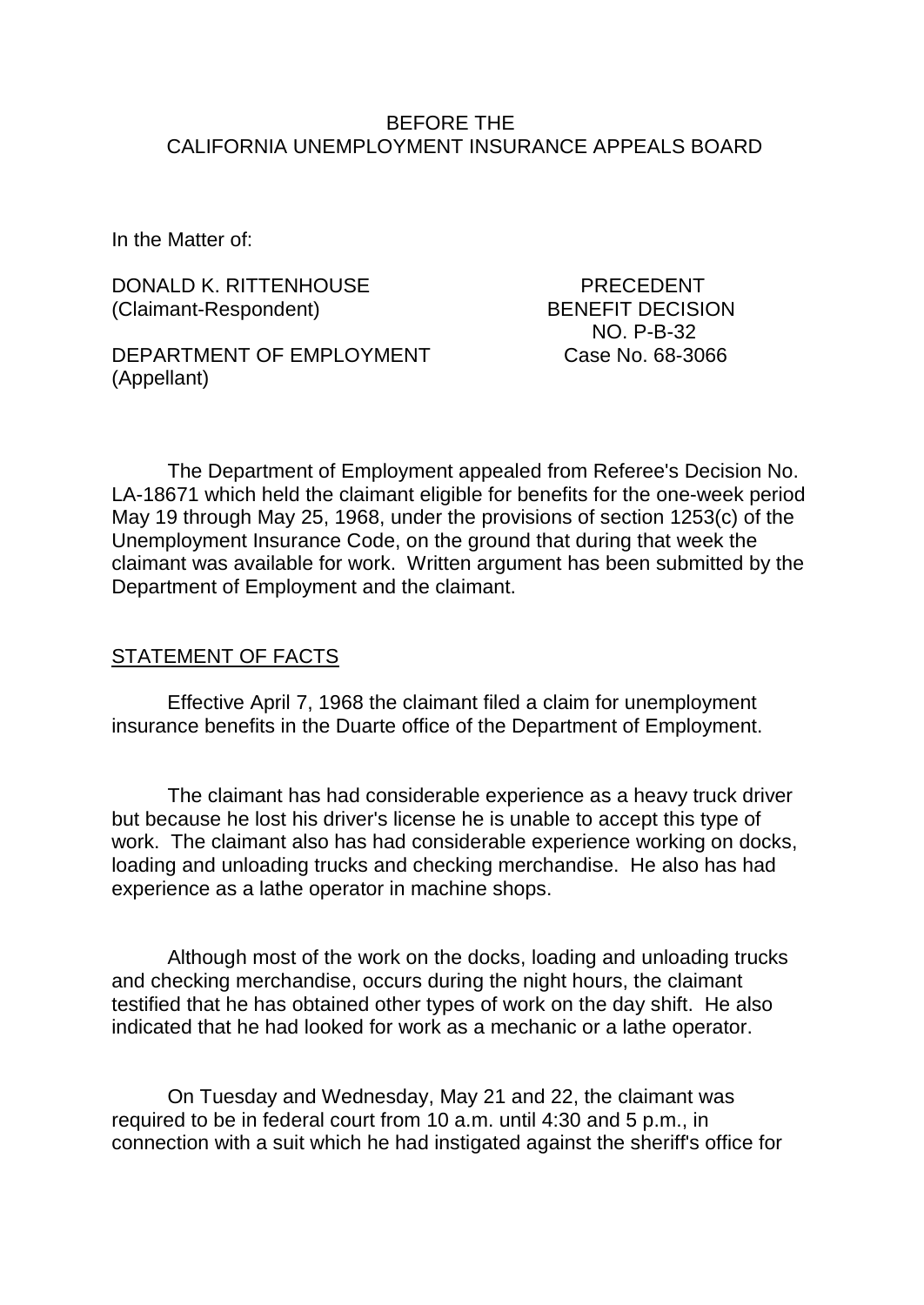false arrest. Because of this fact, the department held the claimant ineligible for benefits under section 1253(c) of the code.

The claimant testified that many employers who hire dock workers to load and unload trucks work such employees on the night shift. The Department of Employment representative testified that approximately 80 percent of the employers employing workers in machine shops employ them on the day shift. There was no evidence to show that on the two days the claimant was in court during the week ended May 25, 1967, the Department of Employment or any prospective employers attempted to contact the claimant to offer him a work opportunity.

## REASONS FOR DECISION

Section 1253(c) of the Unemployment Insurance Code presently provides as follows:

"1253. An unemployed individual is eligible to receive unemployment compensation benefits with respect to any week only if the director finds that:

\* \* \*

"(c) He was able to work and available for work for that week."

Prior to 1945, the predecessor of this section in the Unemployment Insurance Act provided in section 57(c) as follows:

"Sec. 57. An unemployed individual shall be eligible to receive benefits with respect to any week only if the commission finds that:

\* \* \*

"(c) He is able to work and available for work."

In Opinion NS-5544, the Attorney General of California interpreted section 57(c) of the act as it then read (3 Ops. Cal. Atty. Gen. 380). In that opinion, the Attorney General was considering whether a claimant who was unavailable for work for a short period of time during a week of unemployment was ineligible for benefits under the act. There, it was stated: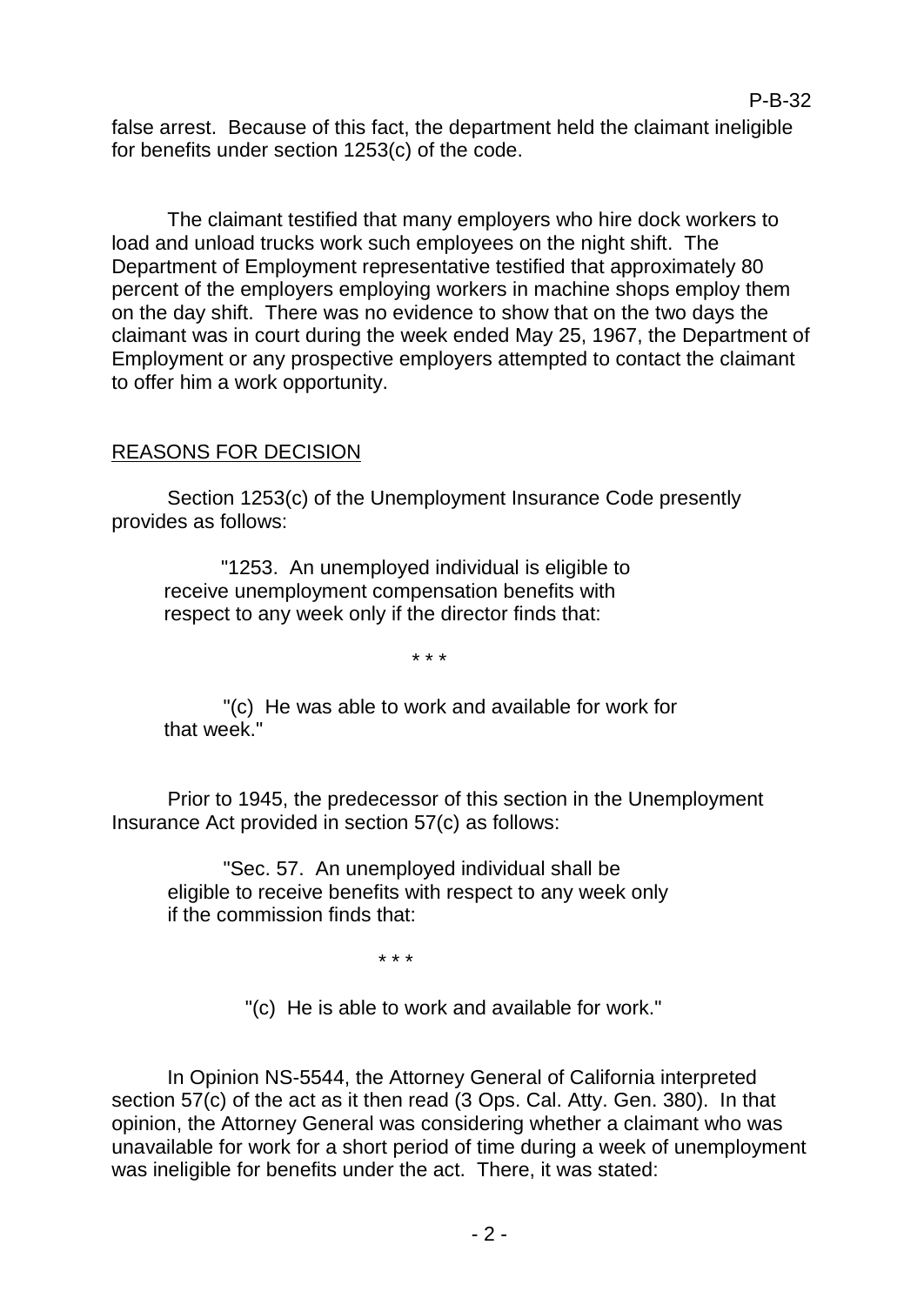"Here it is admitted that the claimant was physically able and available for work during five days of the week in question, but, because of a temporary indisposition, was not available to work for the other two days of the week. However, he was not called for work during these two days. Inasmuch as claimant was physically able to work and available for work for one or more days during that week, and inasmuch as he was not called for work, he should be regarded as being physically able to work and available for work during the entire week."

In 1945, the State Legislature amended section 57 (c) of the act to read as follows:

"Sec. 57. An unemployed individual shall be eligible to receive benefits with respect to any week only if the commission finds that:

\* \* \*

"(c) He was able to work and available for work for such week."

The Attorney General in Opinion No. 47-221, issued in November 1947 (10 Ops. Cal. Atty. Gen. 208), interpreted the amendment to section 57(c) of the act as follows:

"It is a familiar rule that a material change in the wording of a statutory provision indicates that the Legislature intended a change in the respects in which the previous language was amended. 23 Cal. Jur. 778; Estate of Broad, 20 Cal. 2d 612; W. R. Grace & Co. v. Commission, 24 Cal. 2d 720. It is an equally familiar rule that the presumption obtains that every word, phrase, and provision employed in a statute was intended to have some meaning and to perform some useful purpose. 23 Cal. Jur. 779, 780, 781.

"It is well established that the preposition 'for,' when used in a clause relating to a period of time, clearly means 'during,' 'throughout,' or 'during the continuance of ' such period of time. Hanson v. Goldsmith, 170 Cal. 512. . . ."

Additionally the Attorney General stated in that opinion: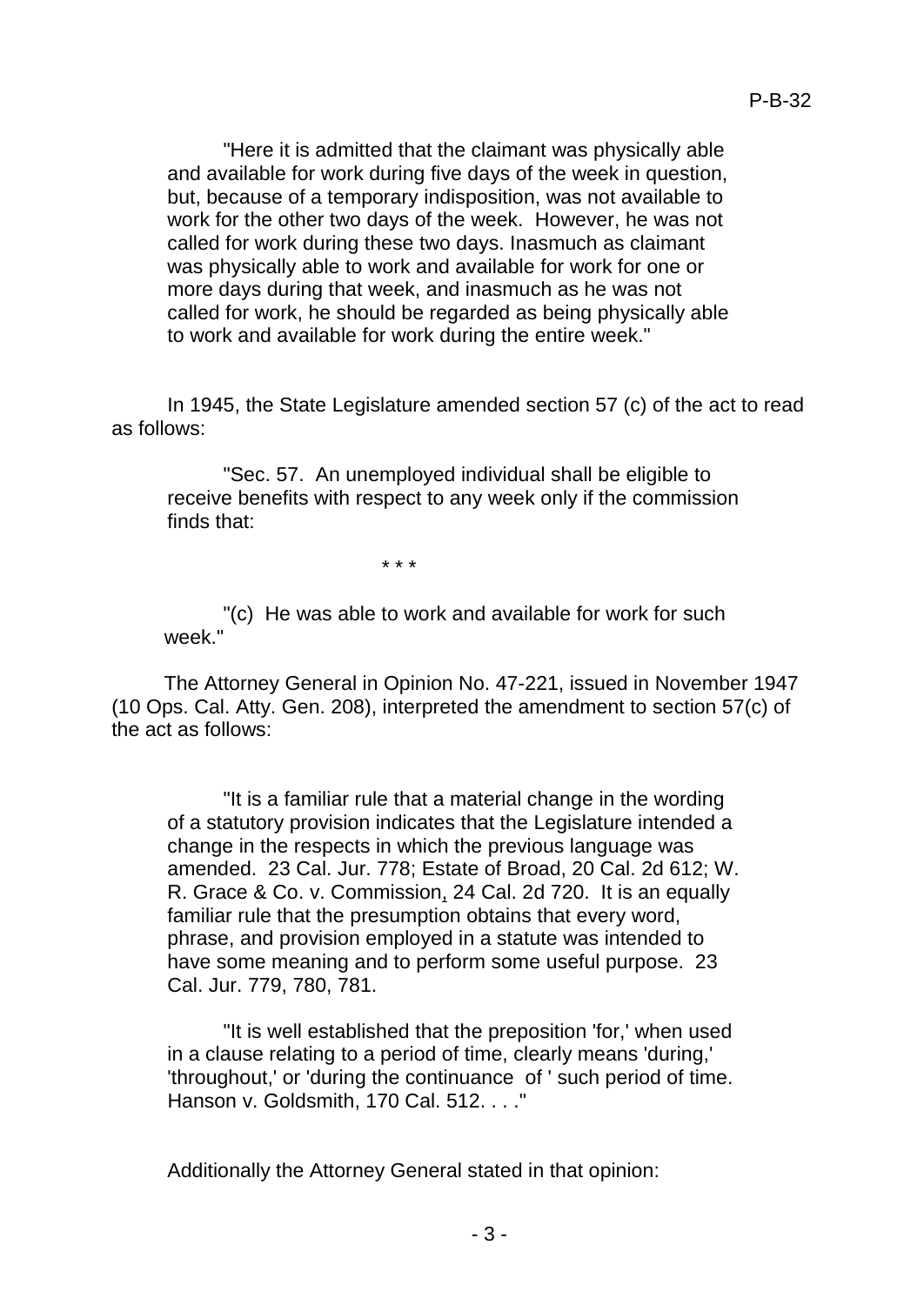"Availability for work, as used in section 57(c), requires no more than availability for suitable employment. Garcia v. Commission, 71 Cal. App. 2d 107. Suitable employment means work in the individual's usual occupation or for which he is reasonably fitted (section 13(a) Unemployment Insurance Act).

"Applying the above principles, it is our conclusion that under section 57(c) as amended September 15, 1945, an unemployed Individual shall be eligible to receive unemployment Insurance benefits with respect to any week only if he was throughout or during the continuance of such week able to work and available for work as customarily, normally, or ordinarily required by work in his usual occupation or for which he is reasonably fitted.

"In other words, if an individual's usual occupation, or work for which he is reasonably fitted, customarily, normally, or ordinarily calls for a seven-day work week, then such individual must be able to work and available for work each day of the week. If a six-day work week is appropriate then unavailability on the seventh day would not alone render the claimant ineligible under section 57(c)."

This opinion was reaffirmed by the Attorney General in Opinion No. 54- 107 issued in August 1954 (24 Ops. Cal. Atty. Gen. 81), and in such opinion the Attorney General also rejected the suggestion that a claimant be held eligible for benefits for a week in which for "compelling reasons" he was unavailable for one normal workday. There it was stated:

"To accept the suggested test of 'compelling circumstances' in determining eligibility, accordingly, would be to add administratively the phrase 'without good cause' to section 1253(c), which the Legislature, apparently with deliberation, did not include in that section because it did incorporate the phrase in sections 1256 and 1257(b)."

Since 1945, this section of the Unemployment Insurance Act (which is now section 1253(c) of the Unemployment Insurance Code) has been amended at least twice, but the legislature has not seen fit to change the wording of the statute as it relates to a claimant's ability to work and availability for work during a week of unemployment. The legislature did, in 1959, amend the Unemployment Insurance Code by adding section 1253.1, which reads as follows: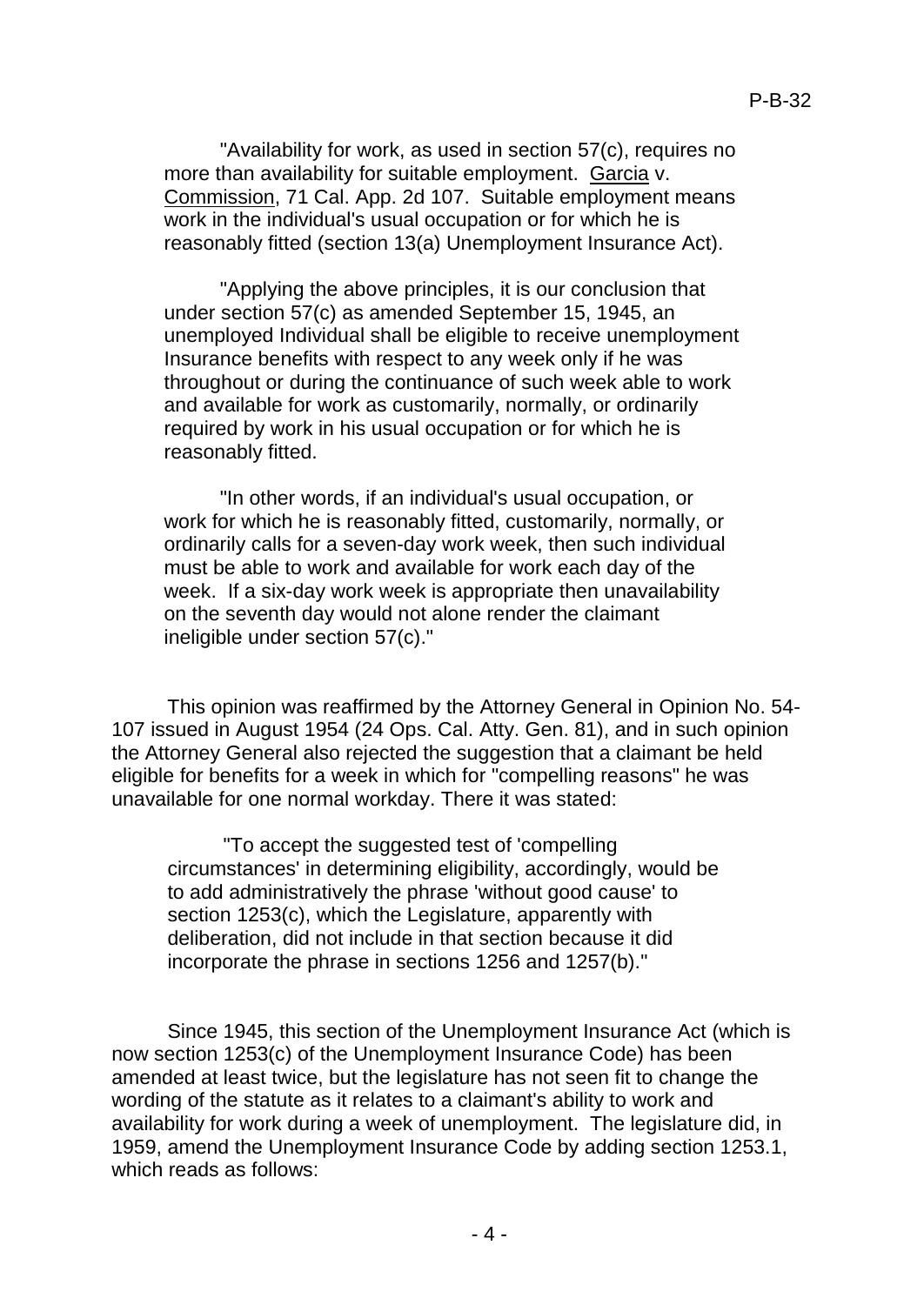"1253.1. An unemployed individual who is in all respects otherwise eligible for unemployment compensation benefits shall not be deemed ineligible for any week in which, for not exceeding two working days, he cannot reasonably be expected to work because:

"(a) There has been a death in his immediate family.

"(b) He is unlawfully detained."

Had the legislature intended further relaxation of section 1253(c) of the code to provide that unless a job opportunity was lost a claimant may not be held unavailable for work during any one week, it could have so stated at that time.

The laws of some other states provide for the reduction of weekly benefits for days on which a claimant is not available for work. For example, the Illinois law provides for reducing a claimant's weekly benefit amount by one-fifth for each day a claimant is unable to work or is not available for work during a benefit week (section 500 C. 1. Illinois Compensation Act). The Indiana law provides for reducing a claimant's weekly benefit amount by onethird for each normal workday during which the claimant is unable to work or unavailable for work (section 1203, Indiana Employment Security Act).

The California Legislature has not seen fit to make any such provisions in the California Unemployment Insurance Code, and it must therefore be concluded that the State Legislature intended that in order for a claimant to be considered able to work and available for work during any one week he must be able to work and available for work each and every regular workday during that week, unless he qualifies for the specific exceptions contained in section 1253.1 of the code. We may not by our decision change or alter the law; we must apply the law as it is written. If inequities result, the cure is with the legislature.

In Benefit Decisions Nos. 6581, 6620, 6625, 6645 and others, there developed what might be designated the "lost work opportunity" concept. Briefly stated, this concept holds that a claimant who is unavailable for work for a short period of time is not ineligible for benefits under section 1253(c) of the code if the facts show that during the period of his unavailability he lost no work opportunities. To follow this concept to its logical conclusion would require us to first ascertain if during a period when the claimant was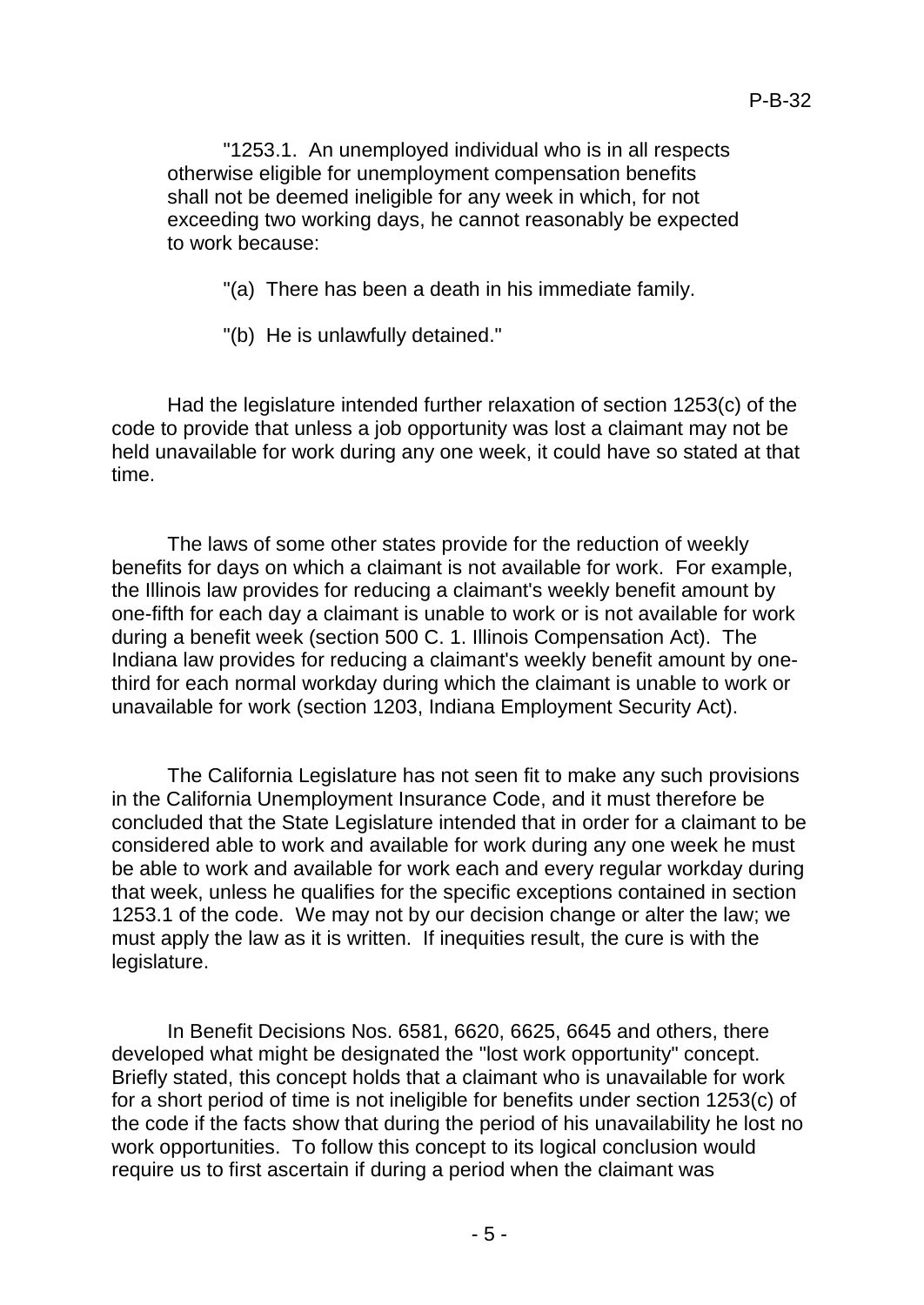unavailable for work he lost any work opportunities. If no such work opportunities were lost, then we would have to hold the claimant eligible for benefits under section 1253(c) of the code even though the facts showed that during the period he was entirely unavailable for work.

We reject this concept and hold that in order for a claimant to meet the eligibility requirements of section 1253(c) of the code for any week, it must be shown that the claimant was able to work and available for work each and every workday of that week.

Applying this principle to the facts in the instant case, it must be concluded that during the week May 19 through May 25, 1968, the claimant did not meet the eligibility requirements of section 1253(c) of the code. While it is true that a large proportion of the jobs which the claimant has held since losing his driver's license occurred on the night shift, the facts show that he has also looked for and obtained employment on the day shift. While he was in court during two ordinary working days of the week, he could not have accepted work on the day shift without abandoning his suit. The record does not show that the claimant was willing to abandon his suit.

In the past, this board has stated that in order to be held available for work, a claimant must be ready, willing and able to accept suitable work. So long as the claimant was engaged in his attendance in court, he was not ready, willing and able to accept suitable work on the day shift and therefore he cannot be held to meet the availability requirements of section 1253(c) of the code each and every regular workday of the week ended May 25, 1968.

Benefit Decisions Nos. 6581, 6620, 6625, 6645 and others which apply the "lost work opportunity" concept are overruled.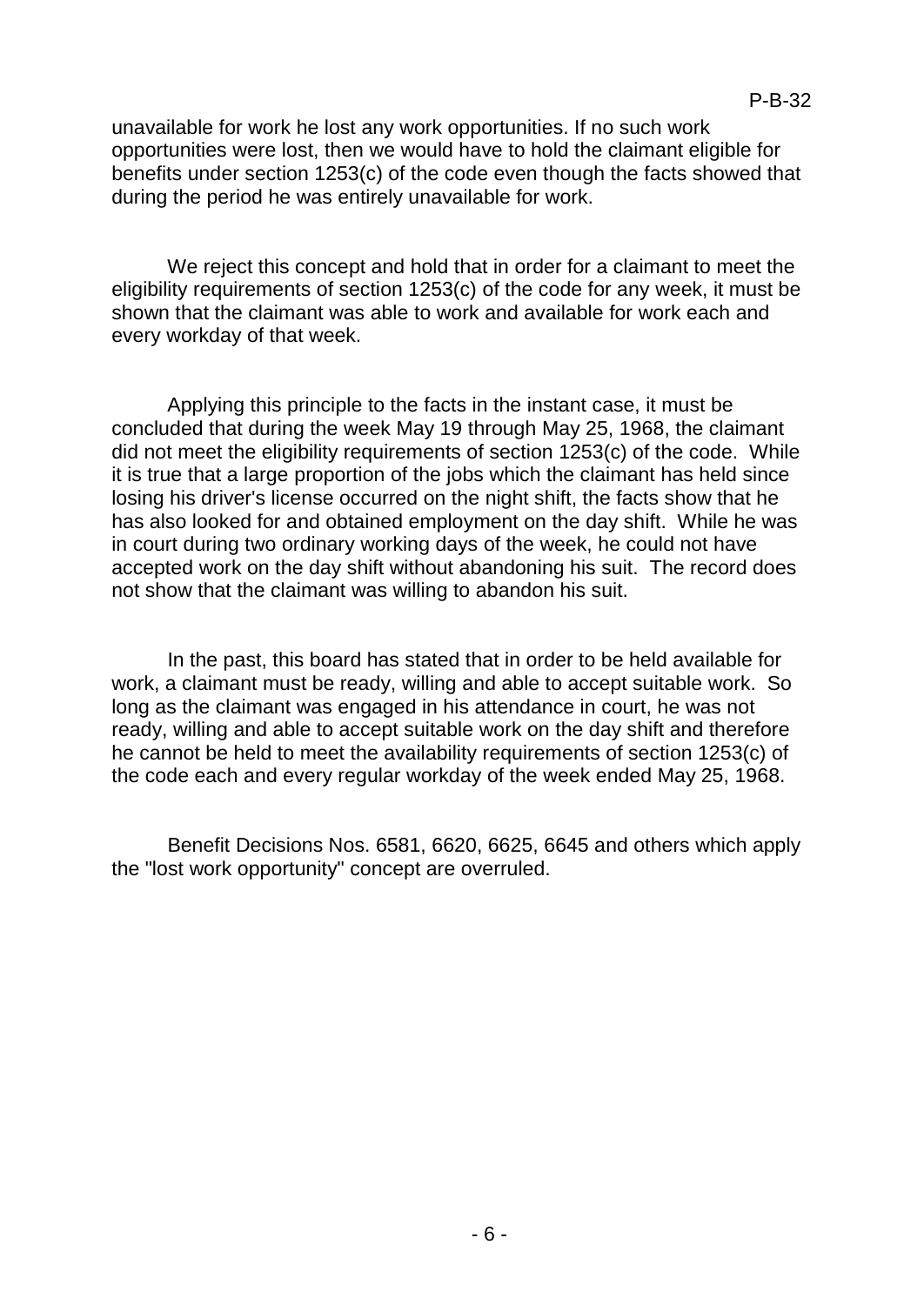### DECISION

The decision of the referee is reversed. The claimant was not eligible for benefits under section 1253(c) of the code for the week May 19 through May 25, 1968.

Sacramento, California, December 24, 1968.

# CALIFORNIA UNEMPLOYMENT INSURANCE APPEALS BOARD

ROBERT W. SIGG, Chairman

LOWELL NELSON - Dissenting (Written Opinion Attached)

CLAUDE MINARD

JOHN B. WEISS

DON BLEWETT – Dissenting (Written Opinion Attached)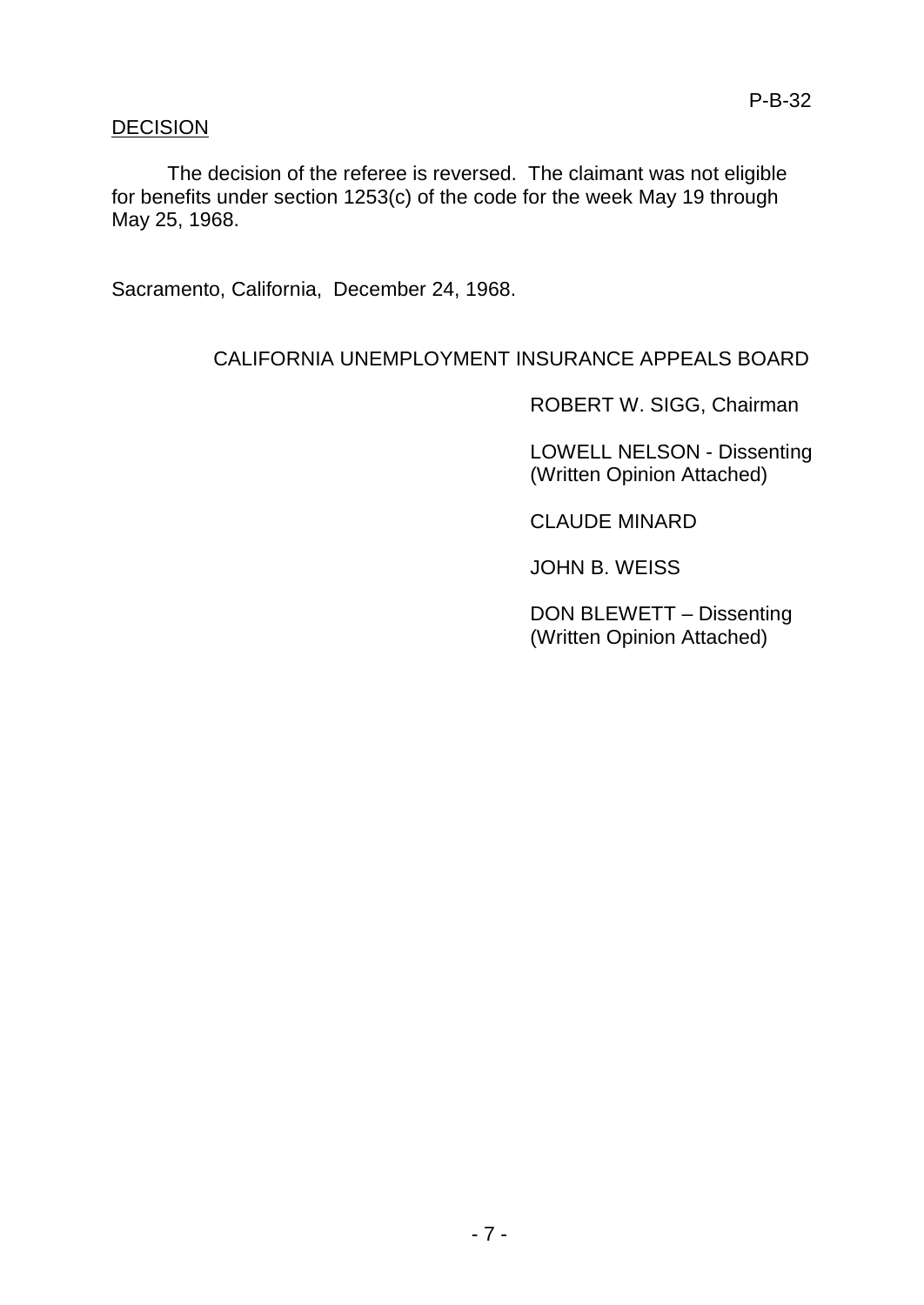### DISSENTING OPINION

In our opinion a precedent decision, based upon the record which is presently before us, should not be issued in this case.

When the claimant registered for work with the Department of Employment, he was given a primary work classification of truck driver despite the fact that his work application showed he could not accept work as a truck driver because he had lost his driver's license. He was given a secondary work classification of laborer, mechanic. This classification purportedly was based upon the fact that "several years ago" he had worked for an electric sprayer company operating a multiple drill press and turret lathe. The departmental representative testified that she was not familiar with dock work of the type performed by the claimant, and stated that type of work did not exist in the area served by the local office. Consequently, the testimony offered by the departmental representative concerning the labor market purportedly related to the claimant's secondary registration as laborer, mechanic. Yet, this testimony was based upon her knowledge of employers in the area who operated machine shops. Presumably then, she considered the claimant was qualified to operate a multiple drill press and turret lathe, and she was not giving testimony concerning the labor market for laborer, mechanic.

Based upon this state of the record, it is our opinion the testimony in the record concerning the prevalence of day shift work as compared to night shift has no evidentiary value. The record simply does not show whether the claimant is presently qualified to perform work as a multiple drill press or turret lathe operator based upon experience of "several years ago." Nor does it show whether he is qualified as a laborer, mechanic or whether there is a labor market for such services.

What the record does show is that the claimant has been recently employed as a dock worker, trucking and checker. His hours of work have been on the night shift. According to his testimony, such work is obtained by bidding on the desired shifts, with seniority workers getting the preference as to shifts. Ordinarily, a new worker obtains night shift work. Further, there is an implication in the record that a worker must make a choice and cannot bid for both day and night work. However, the record is far from being clear in this respect.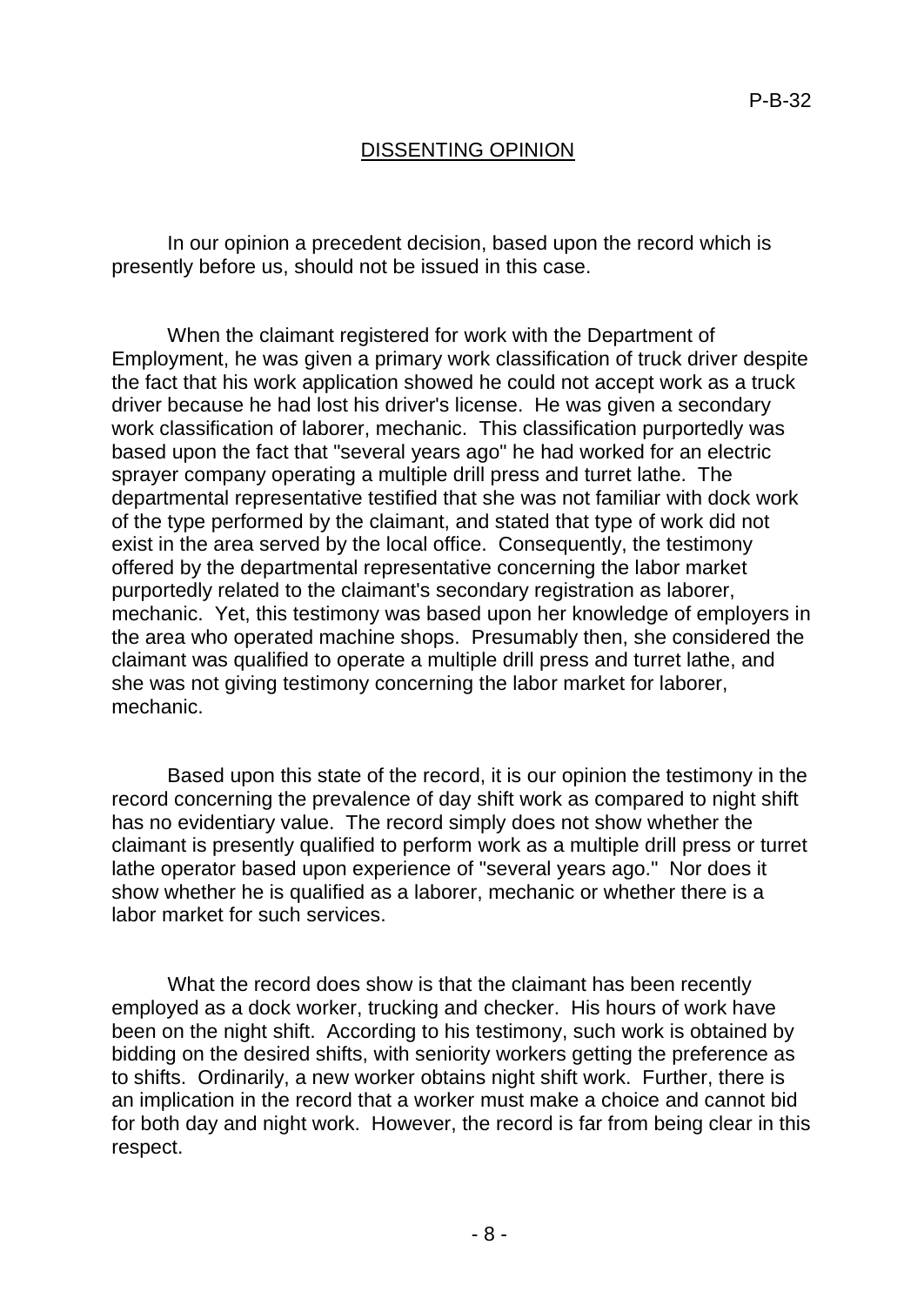Also, the record is not clear as to whether the claimant's presence in court was required during the two days in issue; or whether he would have been willing to forego his suit; or whether he could have obtained a continuance in the event he obtained day shift employment. The record is clear that he would have accepted night shift employment on those days, which may have been the only employment available to him in the labor market.

Under these circumstances, we do not believe it is proper to decide this case, which has been designated as a precedent decision, based upon a record which permits only speculation and surmise as to what effect the claimant's presence in court may have had upon his attachment to the labor market. Therefore, we would remand this case for the purpose of obtaining additional evidence so that a complete and adequate record can be developed on which a proper precedent decision could be based.

Additionally, we disagree with the action of the majority in overruling Benefit Decisions Nos. 6581, 6620, 6625, and 6645.

As recently as October 29, 1968, this board issued Precedent Decision No. P-B-28, a unanimous decision. In this decision we considered the availability for work of a claimant who, during a week, was absent from his normal labor market for three normal workdays because of a death in his immediate family. The issue was whether section 1253.1 of the code permitted any exception to its provisions which prohibit the denial of benefits for any week in which, for not exceeding two working days, a claimant cannot be reasonably expected to work because "there has been a death in his immediate family."

We concluded that under accepted principles of statutory construction no exception could be permitted and that benefits must be denied under section 1253(c) of the code. But, of significance is the following quotation from that decision:

"As a general rule eligibility for benefits under the above section requires satisfaction of the requirements of availability for the entire workweek, and any claimant who has withdrawn from the labor market or rendered himself unavailable for employment for a portion of the workweek is ineligible for benefits for the entire week (Benefit Decisions Nos. 6333 and 6457). However, in Benefit Decisions Nos. 6581 and 6625 we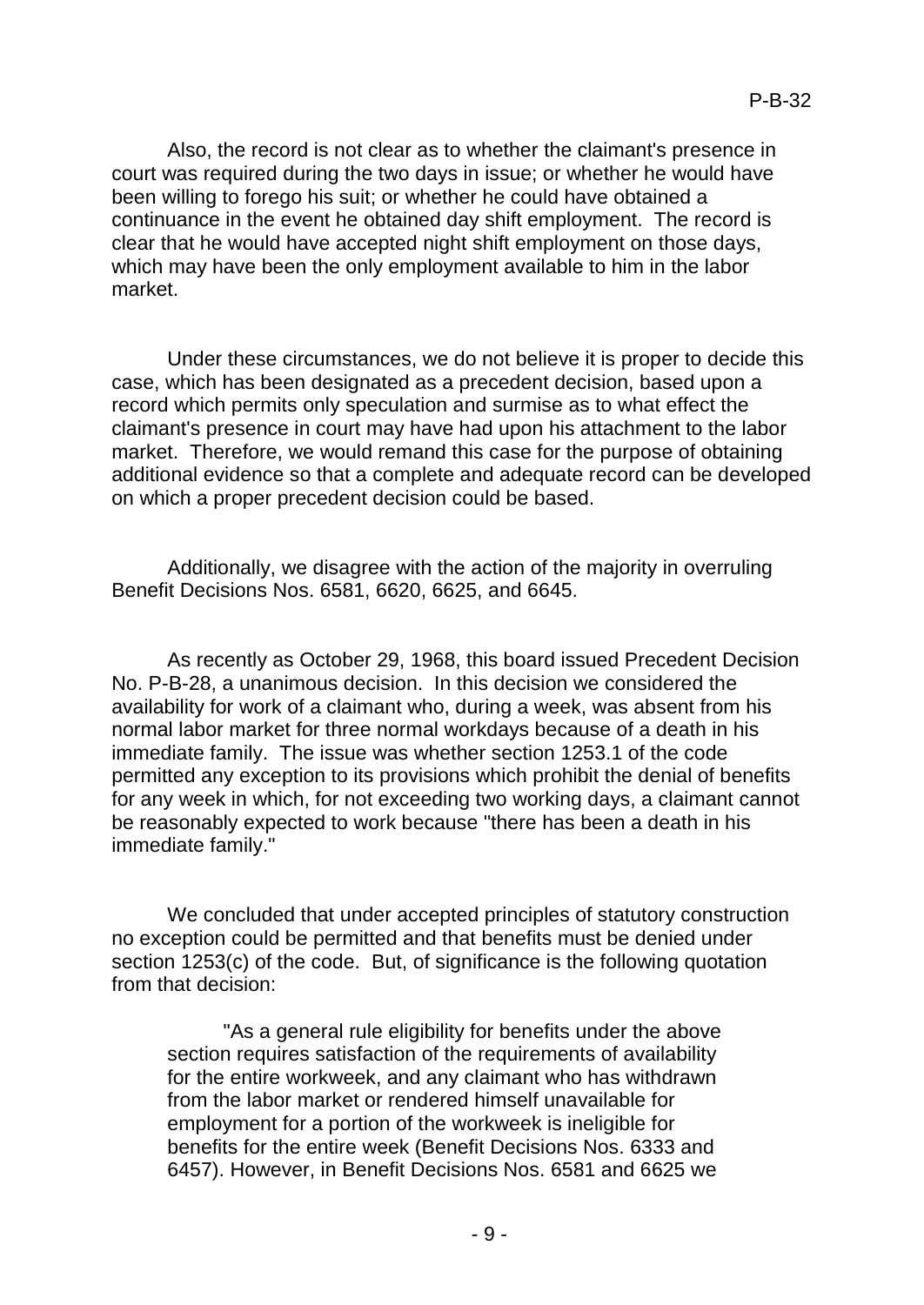held that inability to work or unavailability for work for a short period of time within a workweek did not render the claimant ineligible for benefits when the evidence disclosed there was no loss of employment opportunities."

Presumably, we gave our approval to Benefit Decisions Nos. 6581 and 6625 which the majority now overrules. Such inconsistent actions on our part can only create confusion as to what the applicable law in such situations is, or should be. But, beyond that, we are concerned because we believe Benefit Decisions Nos. 6581, 6620, 6625, and 6645 reached the proper conclusions based upon a just and fair application of the law to the facts of those cases.

In Benefit Decision No. 6625 we stated:

"In construing the availability for work requirement, we have attempted at all times to use a realistic approach in deciding labor market conditions and the need for claimants to be ready, willing, and able to accept suitable work in order that their unemployment may not be unduly extended."

\* \* \*

"Each case must be decided on its own facts. In holding in the present case that the claimant was available for work, we have not considered whether the claimant's absence from her normal labor market was due to 'compelling circumstances.' We have concluded that she was available for work because her activities did not in any way impair her availability for work and did not reduce or jeopardize her opportunities for employment."

The decision also made reference to Attorney General's Opinion No. 54-107 (24 Ops. Cal. Atty. Gen. 81) cited in the majority opinion, wherein the Attorney General suggested that hardship in individual cases may have resulted from an overly strict and restrictive application of the availability for work requirement. We do not believe that the addition of section 1253.1 to the code precludes our continuing to apply a realistic approach in deciding whether the facts in a particular case show that a claimant's activities did not in any way impair his availability for work or did not reduce or jeopardize his opportunities for employment.

We emphasize that each case must be decided on its own facts, and cannot be decided on the basis of any fixed or inflexible rule. This is